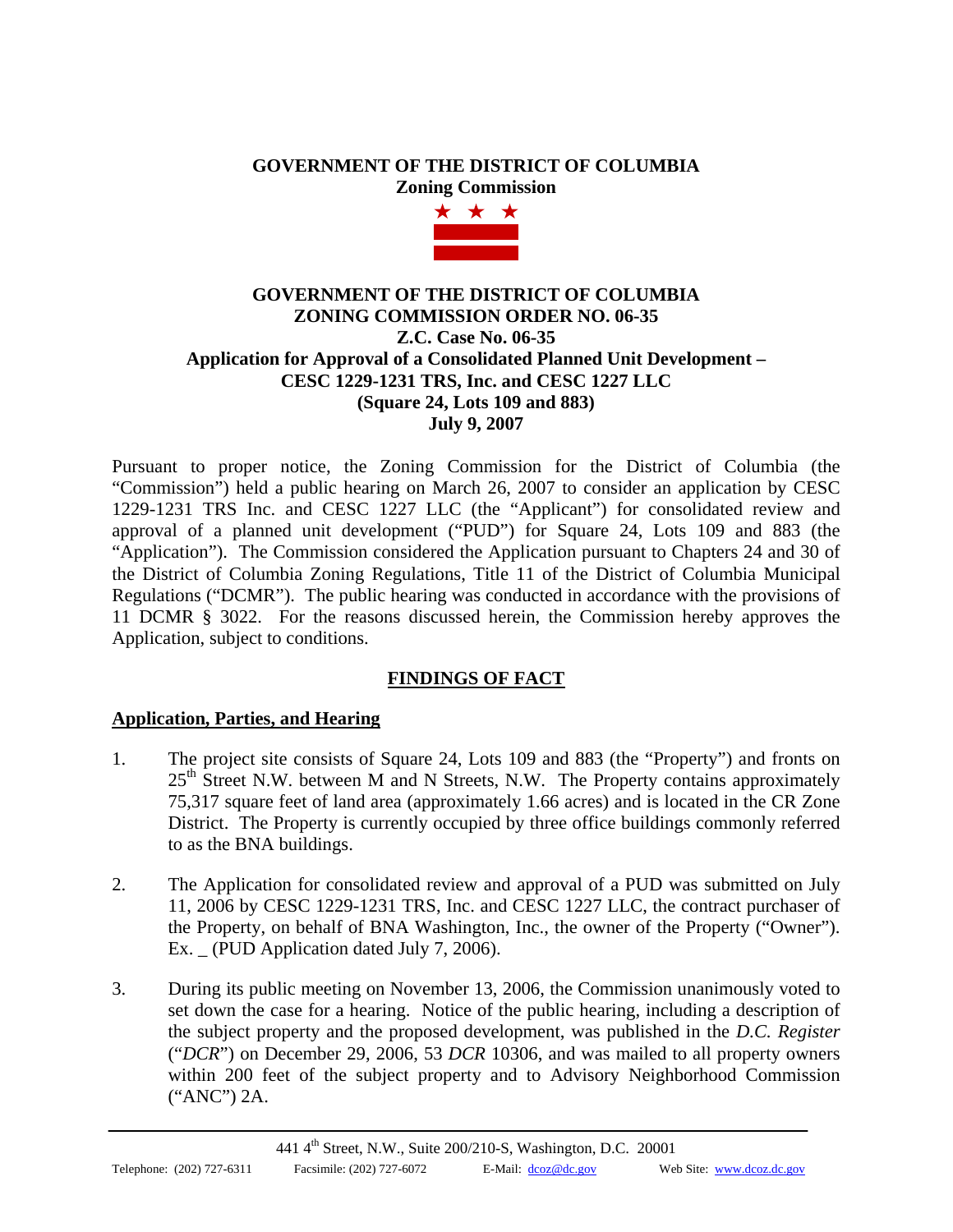- 4. The Application was updated by a 60-day pre-hearing submission filed on November 20, 2006, a 20-day pre-hearing submission filed on March 6, 2007, and the Applicant's presentation at the public hearing. See Ex. 17 (60-Day Pre-Hearing Submission, Nov. 20, 2006); Ex. 27 (20-Day Pre-Hearing Submission, Mar. 6, 2007); Ex. 31 (Presentation, Mar. 26, 2007).
- 5. Parties in this proceeding were the Applicant, ANC 2A, the Friends of Francis Field ("FFF") as a party in support of the Application, and the Whitman Place Condominium Association ("WPCA") as a party in opposition. The Commission opened and closed the public hearing on March 26, 2007. During the public hearing, the Commission heard testimony and received evidence from the parties and the Office of Planning ("OP"), as well as from ANC 2B and from persons in support of or in opposition to the Application.
- 6. The Applicant further refined the plans and drawings in response to the Commission's comments and concerns at the public hearing, and submitted the revisions with other information requested by the Commission. Ex. 40 (Post-Hearing Submission, Apr. 9, 2007).
- 7. At a public meeting on May 14, 2007, the Commission took proposed action by a vote of 4-0-1 to approve the Application with conditions.
- 8. The proposed action of the Commission was referred to the National Capital Planning Commission ("NCPC") pursuant to § 492 of the District Charter. NCPC, by action dated May 31, 2007, found the proposed PUD would not affect the federal interests in the National Capital, and would not be inconsistent with the Comprehensive Plan for the National Capital.
- 9. The Commission took final action to approve the Application on July 9, 2007 by a vote of 4-0-1.

# **Overview of the PUD Site**

- 10. The Property is located at  $1227-1231$   $25<sup>th</sup>$  Street N.W. (Lots 109 and 883 in Square 24). The Property consists of approximately 75,317 square feet of land area. It is located approximately six blocks from both the Foggy Bottom-GWU and Dupont Circle Metrorail stations. The Property is located in the West End neighborhood of Ward 2, and is within the boundaries of ANC 2A. The Property is currently improved with one 85 foot office building at  $1227 \t25<sup>th</sup>$  Street (the "1227 Building") and two 68-foot office towers at  $1229-1231$   $25<sup>th</sup>$  Street, connected at the ground level to create one building (the "1229-1231 Building"). They are collectively known as the BNA buildings.
- 11. The West End neighborhood is characterized by a mixture of land uses, including predominantly high-rise office buildings, hotels and apartment houses. The Property is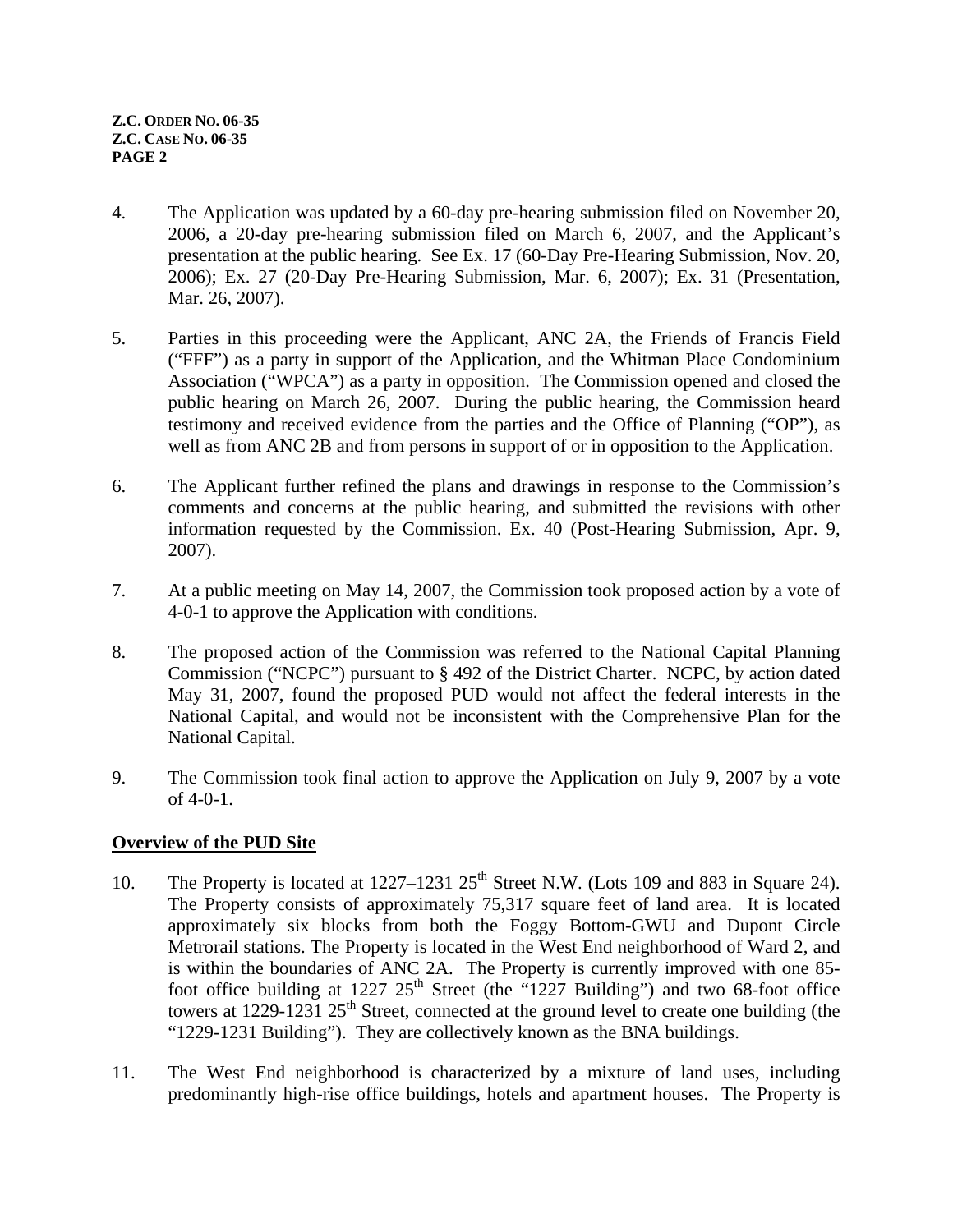located at the western edge of the neighborhood, across  $25<sup>th</sup>$  Street from Francis Field, which is operated by the D.C. Department of Parks and Recreation ("DPR"). To the west of Francis Field is Rock Creek Park. To the immediate north is a mixed-use office and residential structure, approved as a PUD in Z.C. Order No. 573-A, which contains the American Association of Medical Colleges ("AAMC") and the Whitman Place condominiums. Across N Street from the mixed-use building that houses the AAMC and Whitman Place is Francis Junior High School. To the east is the headquarters of the World Wildlife Fund ("WWF"), which was approved as a PUD in Z.C. Order No. 453. To the south of the site is an office building. Two other buildings in the square contain office, hotel, and ground-floor retail uses.

- 12. The District of Columbia Generalized Land Use map indicates that the Property is located in the Mixed-Use High-Density Residential/Medium Density Commercial Land Use category. Surrounding properties are also located in that category. Francis Field and Rock Creek Park to the west across  $25<sup>th</sup>$  Street are located in the Parks, Recreation, and Open Space category.
- 13. The structures that compose the 1229–1231 Building were approved for development by the Board of Zoning Adjustment ("BZA") in Orders No. 8549 (March 15, 1966) and 11157 (December 11, 1972). The structures were constructed in what was then the C-M-2 zone to a maximum floor area ratio ("FAR") of 4.0 and a height of 68 feet, and contained office use. In the mid-1970s, the Commission rezoned the West End to the CR Zone District, and the structures became nonconforming as to FAR.
- 14. The 1227 Building, was constructed in the mid-1980s according to the requirements of the CR District for structures devoted to non-residential uses, and was built to a height of approximately 85 feet. The 1227 Building has a density of 3.64 FAR on Lot 109 alone; however, it is subject to a covenant, dated May 25, 1984, with the owner of Lot 880. As a result of the covenant, the 1227 Building achieves a conforming density of 3.0 FAR. The 1227 Building also holds two variances, per BZA Order No. 14336 (February 12, 1986), for a nonconforming side yard and to allow attendant parking.

# **PUD Project**

- 15. The proposed project is a mixed-use development of residential and office uses that is intended to create an active pedestrian-oriented environment within walking distance of both the Foggy Bottom-GWU and Dupont Circle Metrorail Stations.
- 16. The Applicant will convert the 1229-1231 Building from office use to residential use, expand the current ground-level connection for the entire height of the structure, and add four floors to the building (the "Residential Building"). The new building will measure 110 feet tall.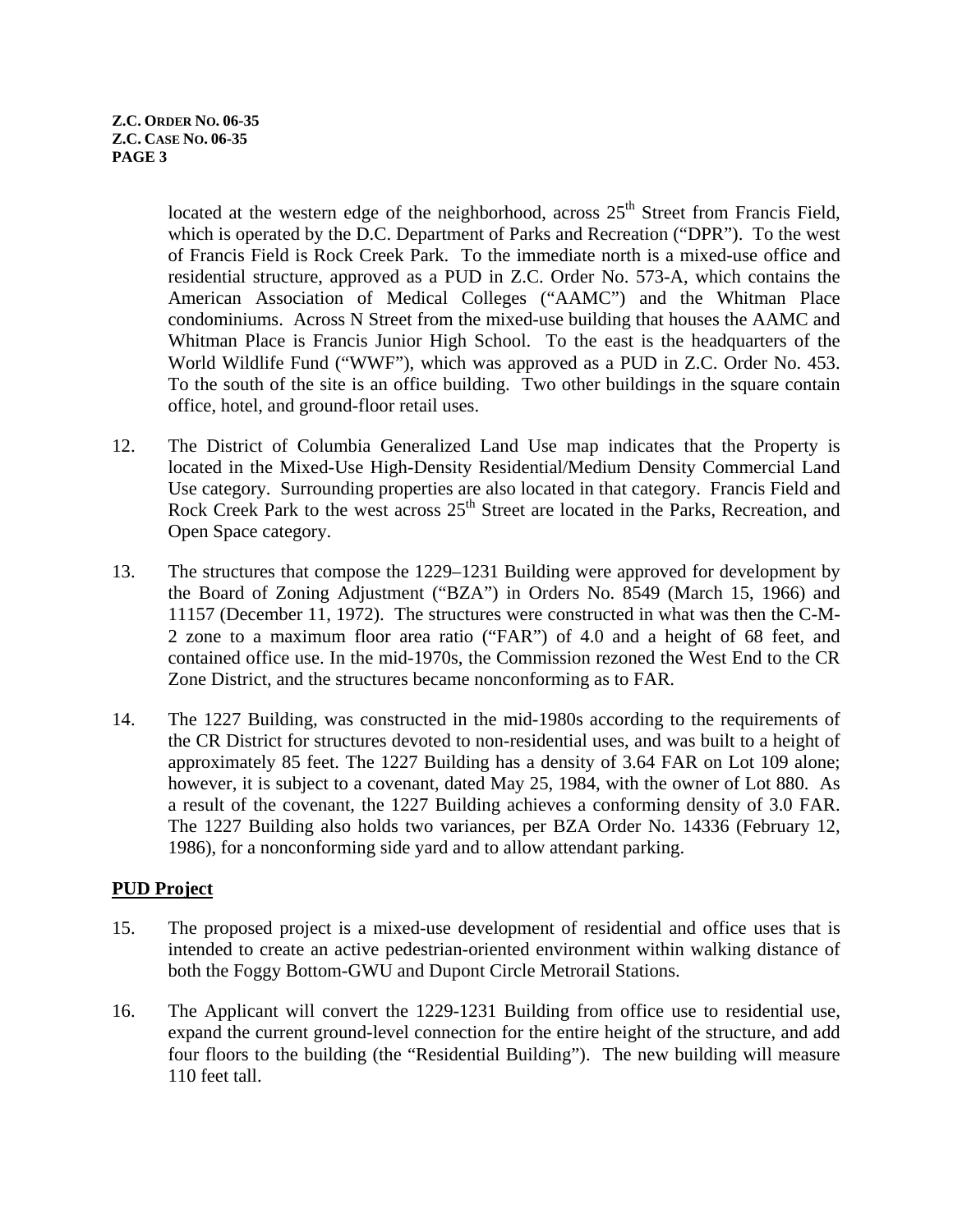- a. The existing precast concrete and glass exterior of the 1229-1231 Building will be completely removed. The new street and open court façades will be constructed of a highly articulated metal and glass curtain wall, and will feature glass and metal railed projecting and inset balconies. The side and rear façades will be constructed of brick, and some units will feature metal railed balconies.
- b. As part of the conversion, the interior courtyard footprint will be expanded to provide more light and air and offer residents better views and exposure. The existing bay on the north side of the south tower will be shaved away by approximately one bay in order to open the courtyard, and will be replaced with a new angled wall that will maximize views to the park across the street. The new Residential Building will feature setbacks at the  $7<sup>th</sup>$ , 9<sup>th</sup>, and 10<sup>th</sup> floors to diminish the apparent height and massing, and to provide significant private terraces. Additionally, the building will feature a rooftop pool and deck, open to all residents.
- c. The expanded courtyard will be landscaped to provide a semi-private realm for the residents of the Residential Building and extend the greenery of the park into the site. New trees and groundcover at the sidewalk entrance will enhance the pedestrian experience along  $25<sup>th</sup>$  Street.
- d. The Residential Building will include approximately 7,667 gross square feet of affordable housing for residents earning up to 80 percent of the average median income ("AMI"), which is consistent with requirements for PUDs generating office use as well as new housing units. This amount of affordable housing will satisfy the housing linkage requirement for the office portion of the PUD and will exceed the requirements of the Inclusionary Zoning regulations approved by the Commission in Z.C. Order No. 04-33 ("IZ") as they apply to the residential portion of the PUD. In order to properly analyze the distinct affordable housing requirements for this project, the Applicant analyzed the residential and office structures as stand-alone buildings based on their underlying lots.
- e. In response to concerns from WPCA, the original design was modified to incorporate an approximately 10-foot setback of the top floor of the Residential Building. Additionally, the roof structure heights were reduced. As demonstrated by shadow studies presented by the Applicant at the public hearing, this setback will minimize the effect of the additional height requested through the PUD on the Whitman Place condominiums. In addition, the Applicant set back the northern line of the proposed rooftop trellis approximately two feet in order to eliminate additional shadow that might otherwise be created by the trellis. In response to concerns expressed by the Commission at its May 14, 2007 public meeting, the Applicant proffered a design that further reduced the size of the trellis, which will be significantly set back from the west-edge of the building.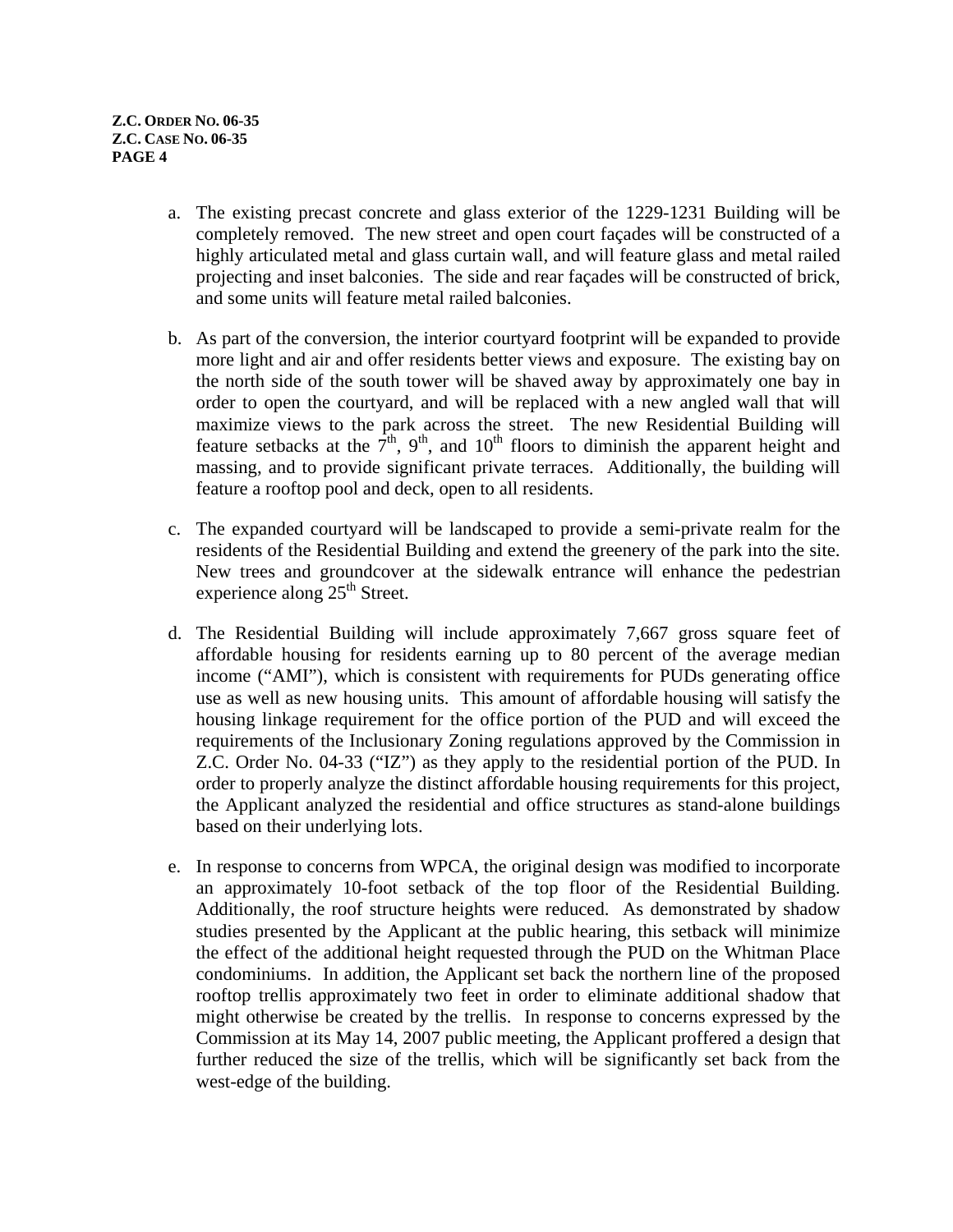- <span id="page-4-0"></span>17. The Applicant also proposed to add two floors to the 1227 Building (the "Office Building") as part of the PUD, and to continue the existing office and office-related retail uses in the building. The Office Building will be expanded to 110 feet high. The existing precast conc[re](#page-4-0)te and ribbon-glazed exterior of the Office Building will remain, while the two-story rooftop addition will be constructed of metal panels and glass curtain wall and will feature a prominent cornice. A new metal canopy will extend from the  $25<sup>th</sup>$ Street sidewalk along the south side yard to the main building entrance at the middle of the south façade.
- 18. The project will use the existing parking garages and loading facilities in both buildings, which will allow for separate parking garages and loading docks for the residential and office uses. Garage access ramps are located along  $25<sup>th</sup>$  Street, N.W. The PUD features approximately 249 spaces for the Residential Building and approximately 112 spaces for the Office Building. Loading will be achieved through the existing private alley system in Square 24. The Residential Building's loading area will be accessed from the alley to the north of the building, and the Office Building's loading area will be accessed by the alley between the two buildings.
- 19. The project's adaptively reuse of the existing structures on the site will eliminate the most disruptive practices commonly associated with construction (i.e. excavation and blasting) and reduce the impact of demolition and new construction work. Further, the Applicant proposed a construction management plan for the Residential Building derived from agreements executed and successfully implemented previously at other developments in the District. Among other things, the proposed agreement included jobsite rules applicable to site management, cleanliness, deliveries, work hours, traffic restrictions, parking, and truck management, as well as provisions to establish lines of communication among the developer, general contractor, and the community. The Applicant revised its initial proposed construction management plan to expand the methods of communication and response, clarify and detail the jobsite rules and restrictions, and incorporate a dispute resolution mechanism and schedule of fines. The revised construction management plan includes the WPCA as well as the adjacent AAMC and WWF office buildings.
- 20. The project will be phased, with the Residential Building being constructed first, as detailed in Condition [1](#page-16-0) of this Order.
- 21. The total gross floor area included in the proposed PUD is approximately 466,713 square feet for a total density of approximately 6.2 FAR. Both new buildings will have a height of 110 feet, with setbacks in the Residential Building as described above. The project will have a lot occupancy of approximately 70 percent. The project's density will be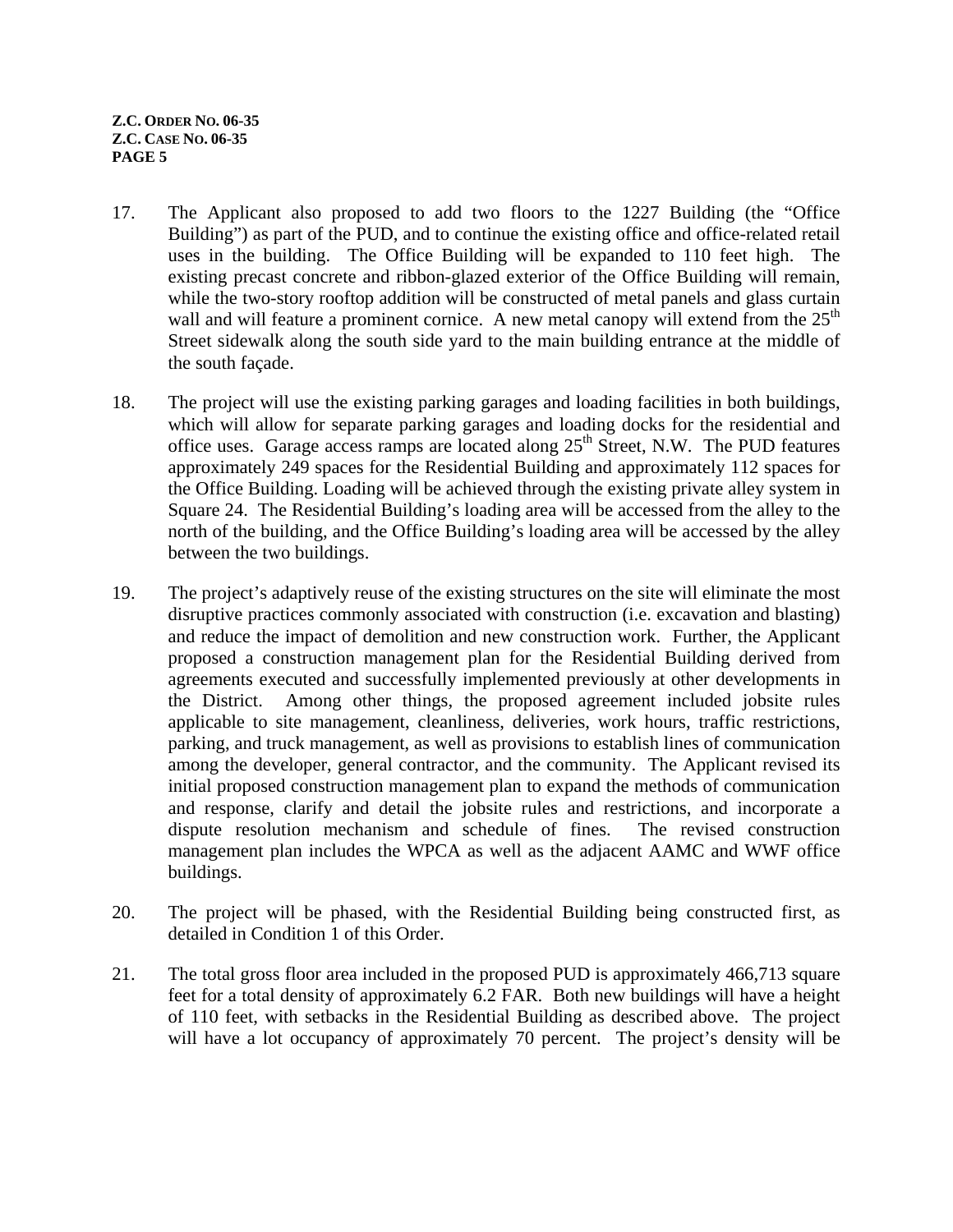1

slightly above the maximum permitted as a matter-of-right and less than what is permitted under the PUD guidelines for the CR District (maximum density of 8.0 FAR and a maximum building height of 110 feet).

#### **PUD Evaluation Standards**

- 22. The Property is located in the CR Zone District. The CR zone permits a density of 6.0 FAR, of which no more than 3.0 FAR may be devoted to the non-residential uses. The maximum height allowed in the CR Zone District is 90 feet as a matter-of-right. Under the IZ regulations, the project would be able to achieve a height of 100 feet and density of 7.2 FAR as a matter-of-right provided it included the required amount of affordable housing, and OP indicated that the amount of affordable housing proposed meets the IZ requirements. The project's density is less than that permitted as a matter-of-right under IZ, and its height represents an increase of 10 feet over that permitted as a matter-of-right under IZ.
- 23. The Applicant has requested approval to construct the buildings to a height of 110 feet and density of 6.2 FAR, which is within the PUD standards set forth in 11 DCMR § 2405. In addition to height and density flexibility within the CR Zone District PUD guidelines, the Applicant requested relief from the rear and side yards, court, roof structures, parking (drive aisles and width), and loading requirements, which are triggered by adaptive reuse of the existing structures and, for the 1229-1231 Building, its conversion to residential use. $<sup>2</sup>$ </sup>
- 24. The Commission of Fine Arts ("CFA") has jurisdiction over the Property. The Applicant received concept approval for the project from CFA in June 2006, and letters indicating that approval were included with the Application. The Applicant will continue to work with CFA and respond to comments and concerns. The Applicant, therefore, requested flexibility to address design refinements and materials selections that may be requested by CFA prior to the issuance of building permits.
- 25. The project will not cause adverse traffic impacts, as demonstrated by the Applicant's Traffic Study and the testimony presented by the Applicant's traffic consultant, recognized by the Commission as an expert, during the public hearing. According to the Applicant's traffic consultant, the project will have negligible impacts, due in large part to relatively low levels of automobile use. The Applicant will implement and maintain a Transportation Management Plan ("TMP") in order to continue to maintain strong levels of transit use. The Applicant committed to controls on the time and use of the residential loading dock as a condition of approval of the PUD.

<span id="page-5-0"></span> $2<sup>2</sup>$  The Applicant originally also requested relief from the residential recreation space requirement. The publication of Z.C. Order No. 05-02 on April 6, 2007, however, eliminated the need for relief from that requirement.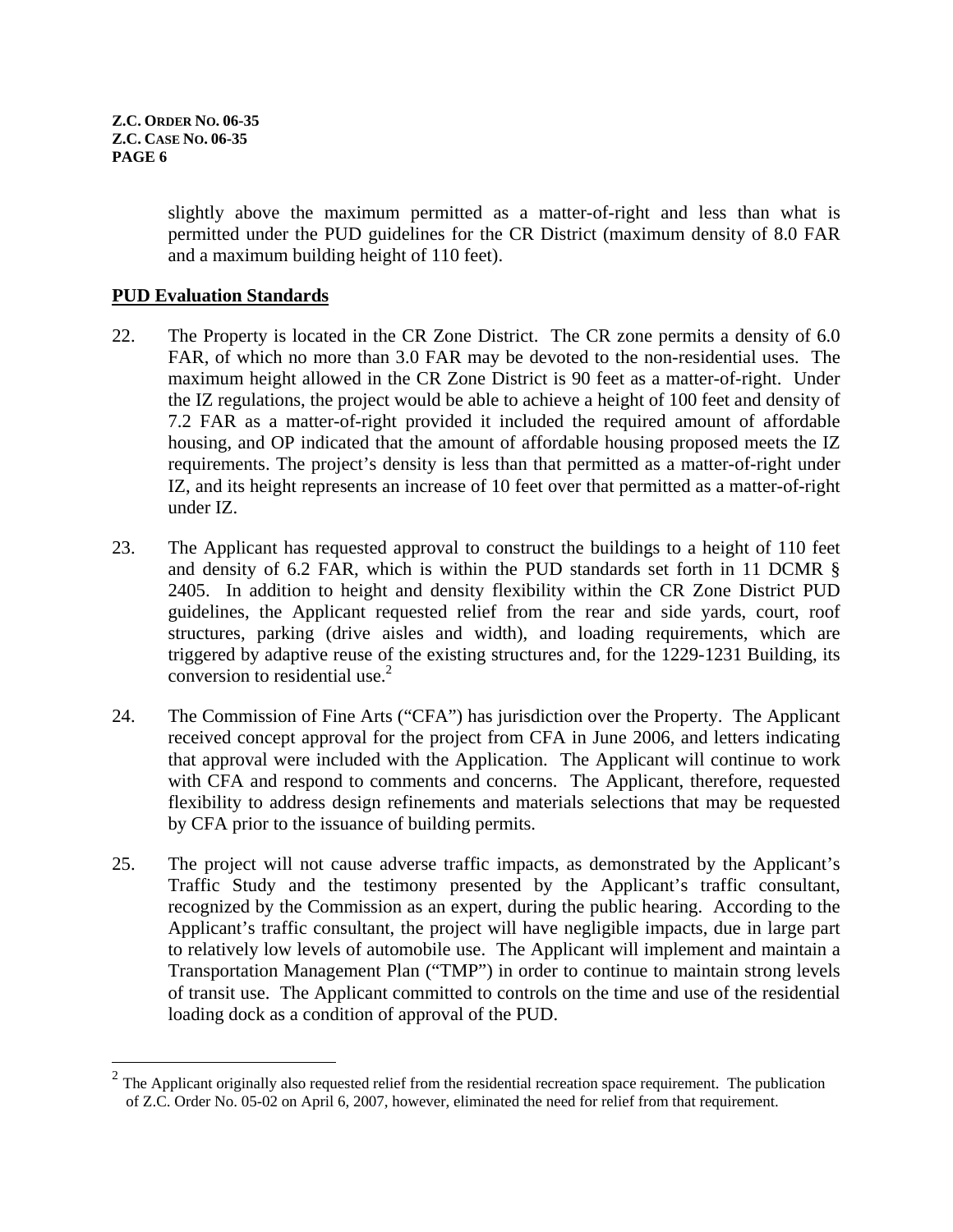- 26. As detailed in Applicant's testimony and written submissions, the proposed PUD will provide the following project amenities and public benefits.
	- a. Housing. The project will create new housing opportunities consistent with the Zoning Regulations and Comprehensive Plan as well as District planning policies. The conversion and expansion of the 1229-1231 Building from office to residential use will create approximately 275 to 295 residential units.
	- b. Urban Design, Architecture, and Open Spaces. The project exhibits characteristics of exemplary urban design and architecture. The Residential Building will feature a clean, modern, glassy façade and a semi-public landscaped open courtyard that engage the pedestrian, and will have a green roof over a significant portion of the main roof that will provide both environmental and aesthetic benefits. The Residential Building will be open to neighboring open space, providing its residents with views of Rock Creek Park and Georgetown. The project will result in streetscape improvements along both sides of  $25<sup>th</sup>$  Street as well as improvements to nearby Francis Field. As a result, the project design also respects and enhances surrounding public spaces.
	- c. Site Planning, and Efficient and Economical Land Uses. The Project will utilize the existing structural footprint of the 1229–1231 Building, but will expand and refine it to create a desirable residential building that will offer ample light, air, and privacy to its residents. The Project was designed to provide open and inviting public and private spaces for entertainment and relaxation, including the spacious public court in the front of the building, a rooftop sun deck and pool, and, for a number of units, private terraces. The PUD will efficiently replace a mid-1960s office building with an attractive  $21^{st}$ -century residential development, yet will use the existing structural footprint and foundation to reduce the impact of development on the surrounding community.
	- d. Uses of Special Value. The PUD will include the following benefits to the surrounding neighborhoods as well as the District as a whole.
		- i. *Streetscape Improvements*. As shown on the plans, the project includes unique paving, landscaping, and streetscape elements for portions of both sides of  $25<sup>th</sup>$  Street in front of the Property that will create a vibrant urban street environment. Specifically, the Applicant will make appropriate streetscape improvements, including sidewalk, curb, and gutter improvements as well as street trees and lighting improvements designed to enhance the streetscape, that are consistent with existing improvements in the area.
		- ii. *Francis Field—Fence*. As part of the streetscape improvements to 25<sup>th</sup> Street, the Applicant will replace the existing chain-link fence around Francis Field with a new ornamental metal fence.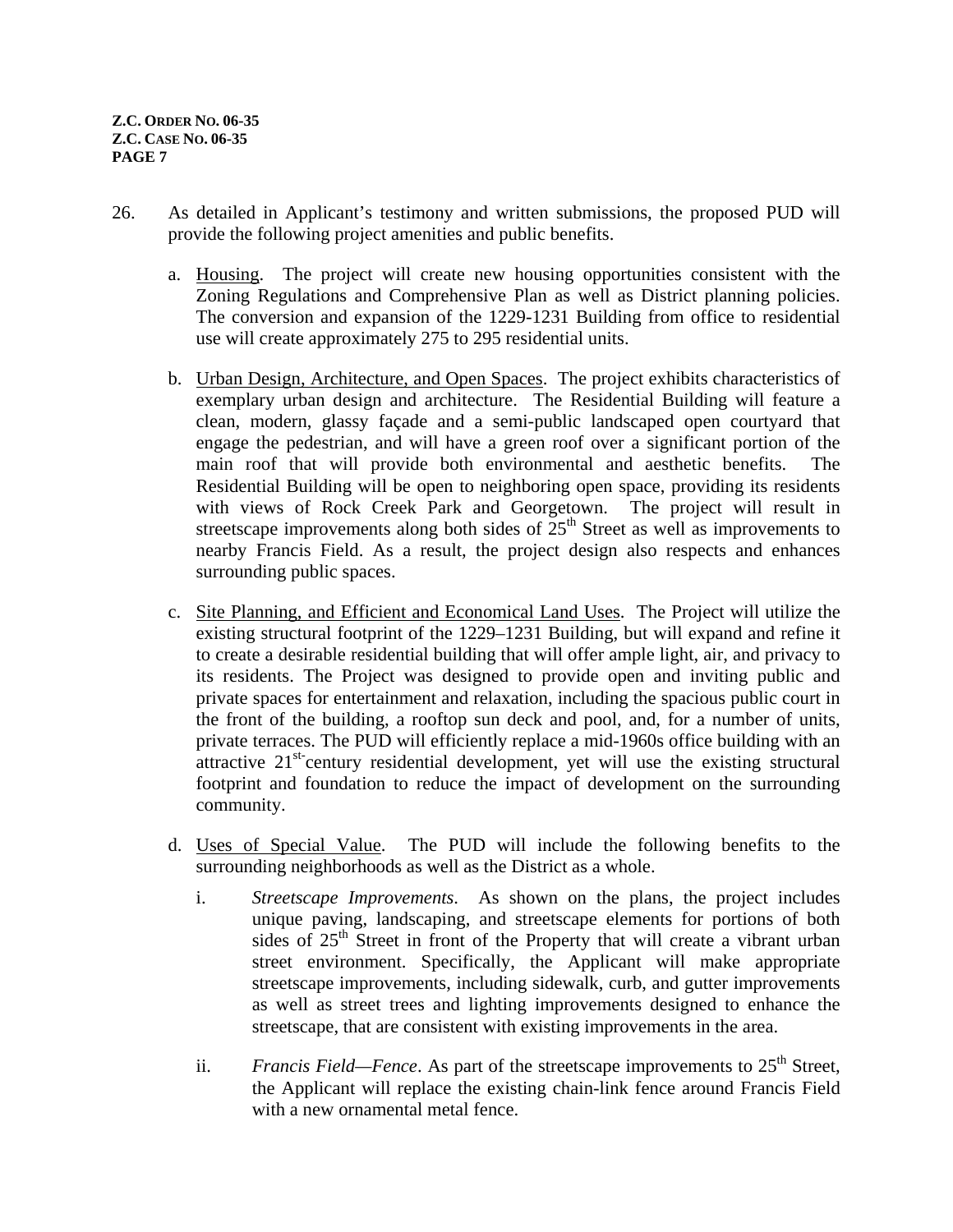- iii. *Francis Field—Other Improvements*. In addition to the new fence, the Applicant will (1) prepare a landscape plan for Francis Field that includes the addition of trees, park lighting, furniture, trash receptacles, and a drinking fountain and (2) following approval by DPR, install the improvements, valued at \$150,000.
- iv. *Francis Junior High School*. The Applicant will contribute needed computer equipment, library improvements, air conditioners, software, and signage to Francis Junior High School, valued at \$150,000.
- v. *Construction Management Plan*. The Applicant's adaptive reuse of existing structures will reduce the construction impact of the project. The Applicant developed a construction management plan in conjunction with its residential and office neighbors that will provide jobsite rules applicable to site management, cleanliness, deliveries, work hours, traffic restrictions, parking, and truck management; provisions to ensure communication among the developer, general contractor, and the community; and a dispute resolution mechanism and schedule of fines.
- e. Environmental Benefits. The Applicant will utilize a variety of sustainable strategies that achieve the equivalent of a minimum score of 20 points for the Residential Building and 16 points for the Office Building under U.S. Green Building Council's LEED for New Construction, version 2.2. Additionally, as shown on the plans, the Residential Building will feature a partial green roof.
- f. Employment and Training Opportunities. In order to further the District's policies relating to the creation of employment and training opportunities, the Applicant will participate in a First Source Agreement with the District of Columbia Department of Employment Services. The Applicant will also enter into a Memorandum of Understanding with the D.C. Small and Local Business Opportunity Commission.

# **Government Agency Reports**

27. By report dated March 16, 2007, and by testimony at the public hearing, OP recommended approval of the project. OP testified that the project would complement the character of the area through improved architecture and enliven the block through the conversion from office to residential use, and that the Property was an appropriate location for such conversion because of its proximity to Francis Field and Rock Creek Park. OP testified that the impact on services was not unacceptable and would indeed have a positive impact on the continued improvement of the area. OP testified that the proffered amenities were commensurate with the relief requested. OP testified that the project was consistent with the mix of High-Density Residential and Medium-Density Commercial Land Use map designations for the site, would further the goal of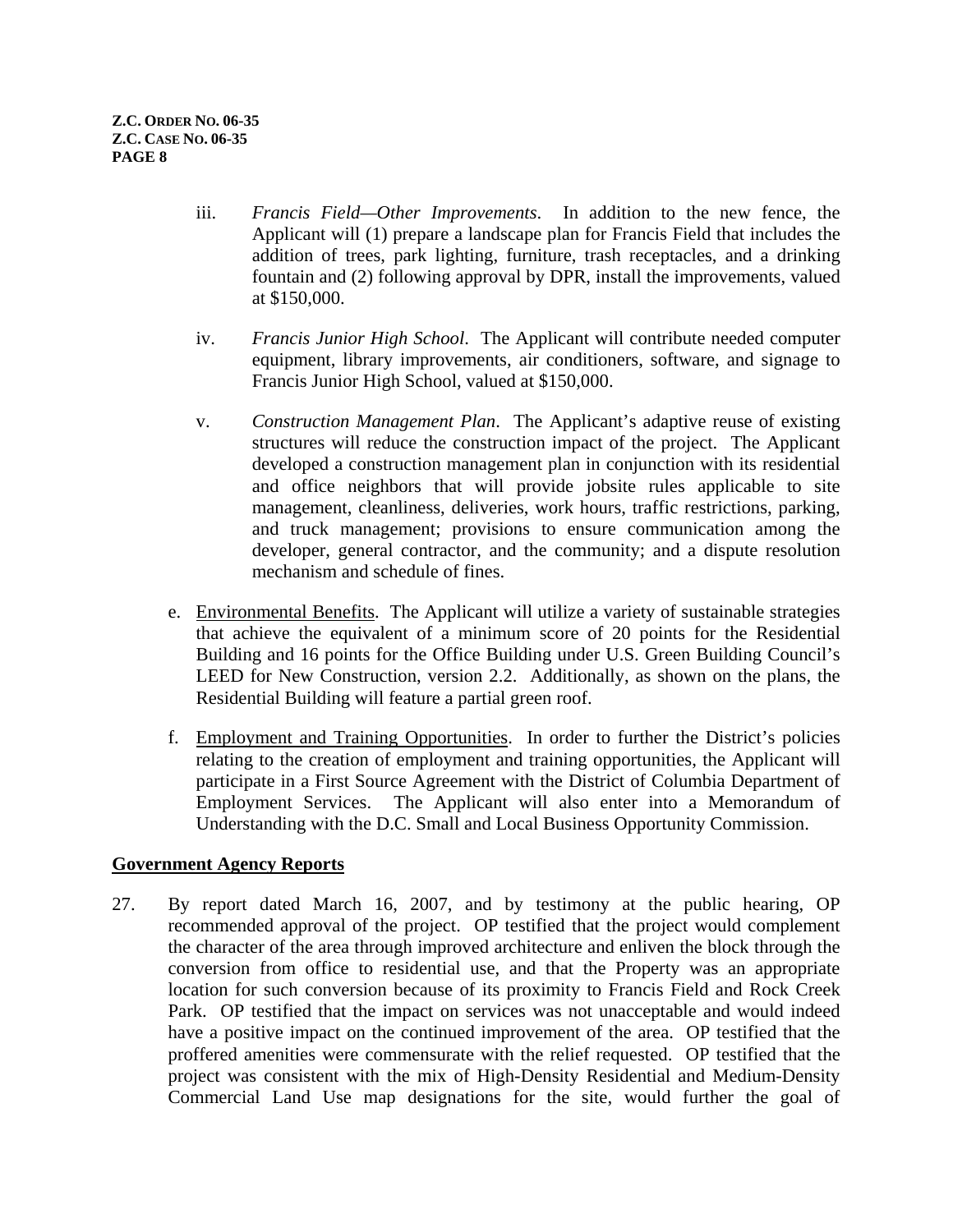strengthening residential neighborhoods, and would remain consistent with the land use policies of the Comprehensive Plan. OP also testified that the Project was consistent with the major themes of the Comprehensive Plan, including stabilizing and improving District neighborhoods, respecting and improving the physical character of the District, and preserving and ensuring community input. OP further found that the project was consistent with the Housing and Ward 2 Elements of the Plan. OP found that the relief requested was largely due to existing conditions and would neither create any further difficulty for the surrounding neighborhood nor affect the intent or integrity of the Zoning Regulations. Finally, OP also testified that the project was consistent with elements of the 2006 Comprehensive Plan passed by the Council of the District of Columbia and pending final Congressional approval.

28. The District Department of Transportation ("DDOT"), by reports dated October 16, 2006 and March 26, 2007, supported approval of the project based on its analysis that the project will have a negligible impact on local streets and that the Applicant's TMP was a proactive method for addressing future traffic demand. DDOT noted that the existing column grid of the 1229-1231 Building created the need for relief from the drive aisle and parking space width requirements of the Regulations. DDOT also stated that the private alley system and loading could accommodate the project's loading requirements, as residents moving in and out of units typically reserve the loading ahead of time and use of the loading berth could be managed by the property owner.

# **ANC Report**

- 29. ANC 2A, by letter dated February 28, 2007, indicated that at a regularly-scheduled meeting on February 21, 2007, the ANC approved a motion to protest the Application on the grounds that the amenities package was inadequate and that an appropriate construction management agreement had not been reached. However, at the public hearing, the ANC 2A representative indicated that ANC 2A now supported the Application based on the provision of additional amenities to Francis Field. ANC 2A's support was conditioned on the provision of satisfactory construction management and loading plans. ANC 2A's representative noted that the amenities would make a notable difference in improving the character and appearance of the immediate neighborhood as well as the conditions at Francis Junior High School.
- 30. A representative of ANC 2B testified in support of the PUD at the public hearing. The representative observed that the amenity package was remarkable in part because it included improvements to Francis Junior High School, which was located within the jurisdiction of ANC 2B.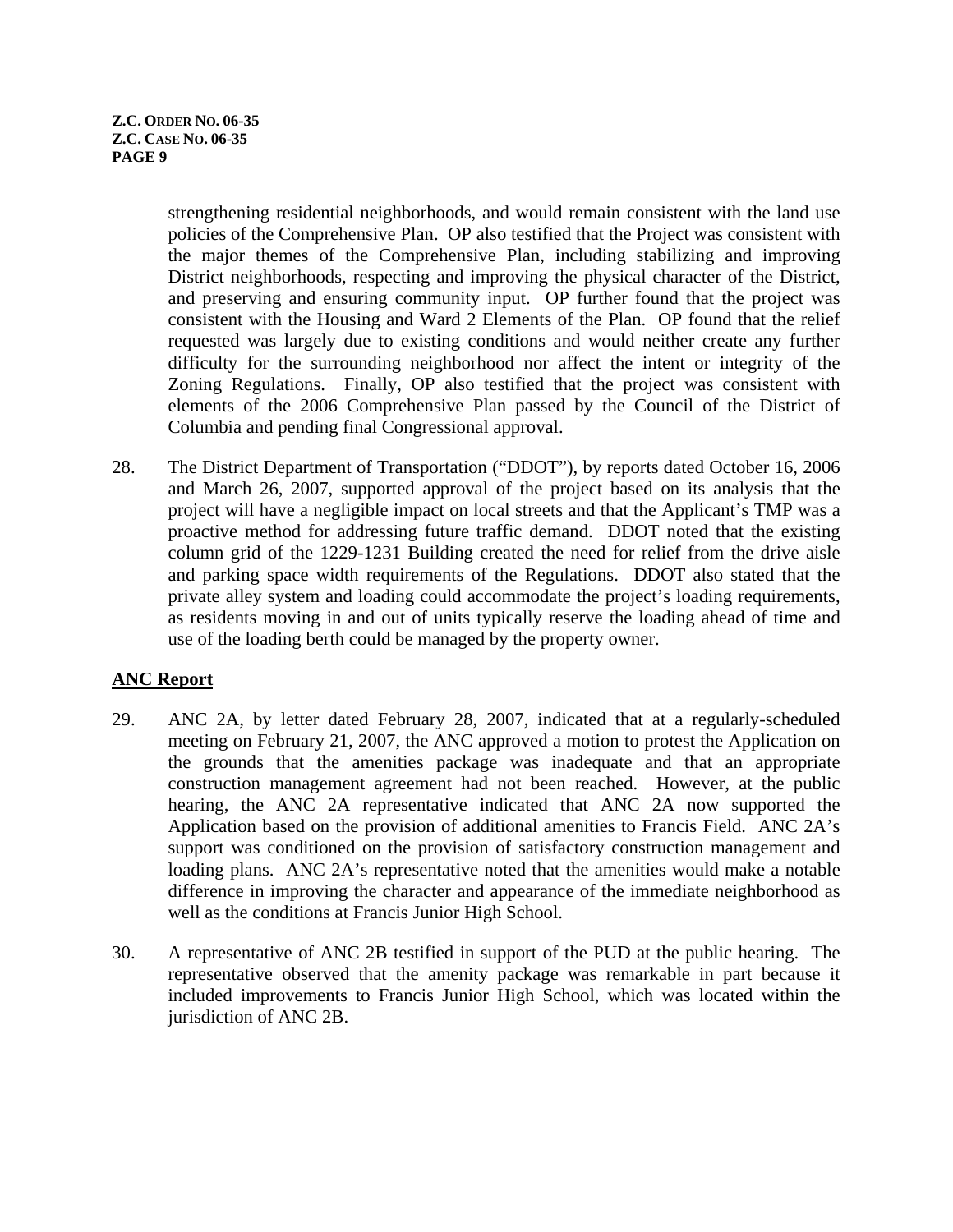#### **Party and Person in Support**

- 31. FFF, a neighborhood organization devoted to the improvement of Francis Field, testified in support of the application. Representatives of FFF indicated particular support for the conversion to residential use, the landscape and streetscape improvements to both sides of  $25<sup>th</sup>$  Street, the new fence along Francis Field, and the design improvements to Francis Field.
- 32. One individual, a resident located approximately one block of the Property, submitted a letter in support of the PUD. The individual also expressed concern about lighting and security in the immediate neighborhood.

#### **Party and Person In Opposition**

- 33. WPCA appeared as a party in opposition. A representative of WPCA testified regarding (1) the height of the Residential Building, (2) the impact of the building on parking and traffic, (3) the construction impacts, and (4) the adequacy of the amenities. The WPCA representative noted appreciation for the Applicant's outreach to WPCA and the design modifications that ameliorated the impacts. The WPCA representative also indicated that a satisfactory construction management plan would include clear language that provides for the workable enforcement of its terms, and include liaisons to the community, a dispute resolution mechanism, and a schedule of fines for violations. The WPCA representative indicated that the amenities package would improve the neighborhood and represented a positive result of the project.
- 34. One individual, a resident of the Whitman Place condominiums, testified in opposition to the Application at the public hearing, but also noted that the Applicant had demonstrated a commitment to open communication and observed that the setbacks were a welcome design revision.

#### **Compliance with PUD Standards**

- 35. In evaluating a PUD application, the Commission must "judge, balance, and reconcile the relative value of project amenities and public benefits offered, the degree of development incentives requested and any potential adverse effects." 11 DCMR § 2403.8. The Commission finds that the development incentives and requested flexibility from the Zoning Regulations are appropriate and are justified by the benefits and amenities offered by this project.
- 36. The Commission credits the testimony of the Applicant, OP, ANC 2A, FFF, and WPCA and finds that the proposed conversion to housing, superior architecture and design, streetscape improvements including the new fence along Francis Field, improvements to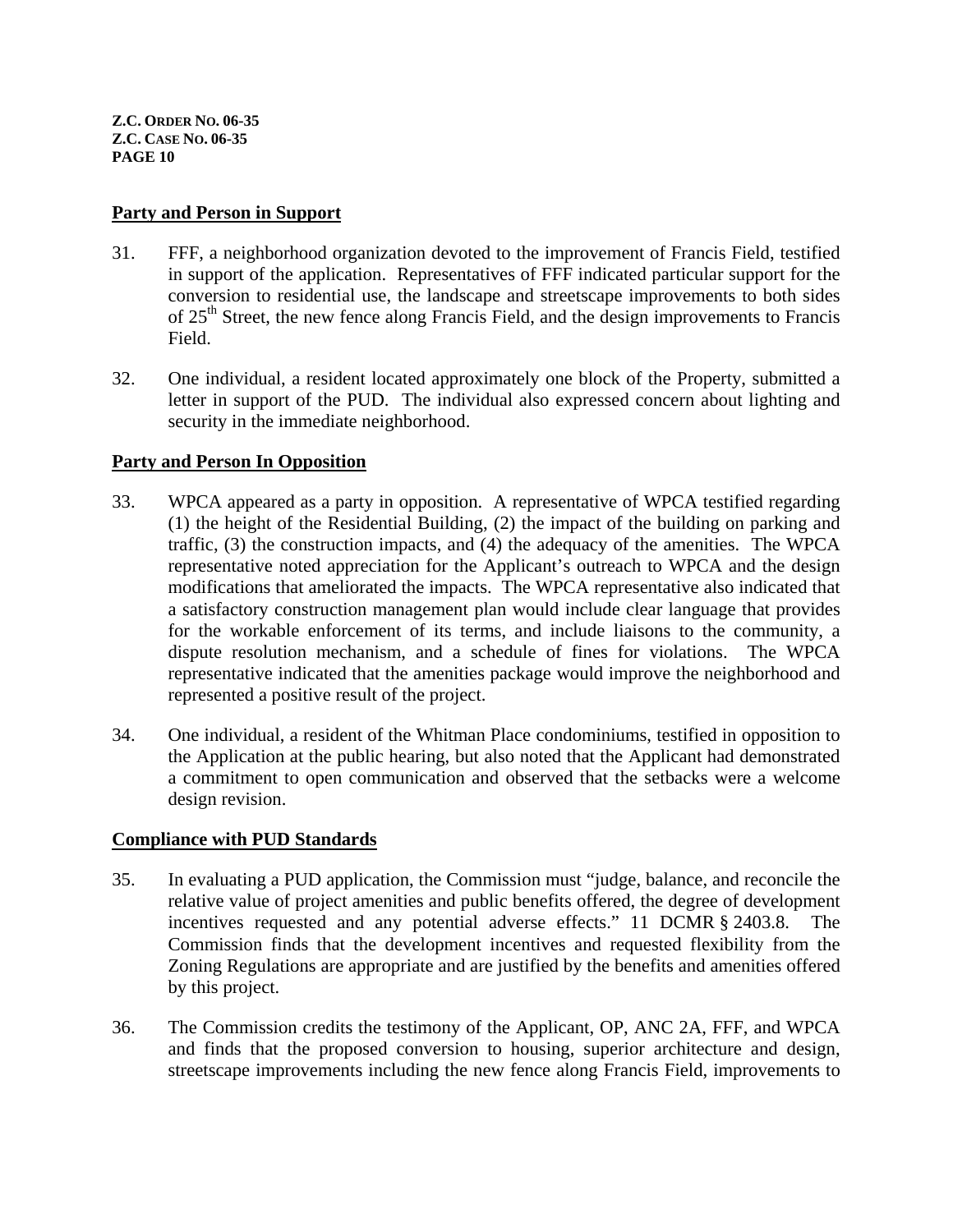Francis Field, improvements to Francis Junior High School, construction management plan, and sustainable design elements all constitute project amenities and public benefits.

- 37. The Commission also finds that the project's public benefits and project amenities relating to housing; urban design, landscaping, and open space; site planning; uses of special value to the neighborhood and District as a whole; environmental benefits; and job training and employment opportunities to be either superior or acceptable.
- 38. The Commission finds the Property is a suitable site for the proposed PUD and that the character, scale, mix of uses and design of the project are appropriate, and finds that the site plan is consistent with the intent and purposes of the PUD process to encourage high quality developments that provide public benefits.
- 39. The Commission finds that the Applicant has offered to provide approximately 7,667 gross square feet of affordable housing for residents earning up to 80 percent of the average median income, which is consistent with requirements for PUDs generating office use and exceeds the requirements of the IZ regulations approved by the Commission as they apply to the residential portion of the PUD.
- 40. The Commission credits the testimony of OP that the project provides benefits and amenities of substantial value to the community and the District that are commensurate with the additional density and height sought through the PUD. Further, the Commission credits OP's testimony that the impact of the PUD on the level of services is not unacceptable.
- 41. The Commission credits the testimony of OP that the PUD is consistent with many of the major themes of the Comprehensive Plan. It will stabilize and improve the West End neighborhood by creating new housing opportunities, and will respect and improve the physical character of the District by providing an exceptional high-quality and pedestrian-oriented design containing significant public spaces at a transit-oriented location. The Applicant's continued dialogue with ANC 2A and members of the community has ensured community input. The Commission credits the testimony of OP that the project is also consistent with many of the Comprehensive Plan's major elements, including the Land Use, Housing, and Ward 2 Elements.
- 42. The Commission credits the testimony of the Applicant's transportation consultant and DDOT and finds that the traffic and other impacts of the project on the surrounding area are negligible and that the TMP will proactively address future transportation issues and ensure continued high levels of transit use.
- 43. The Commission finds that the Applicant's top story setback, reduced roof structure heights, and further design revisions to the trellis made in Exhibit B to the of the Applicant's letter to the Commission dated May 21, 2007 will mitigate the impact of the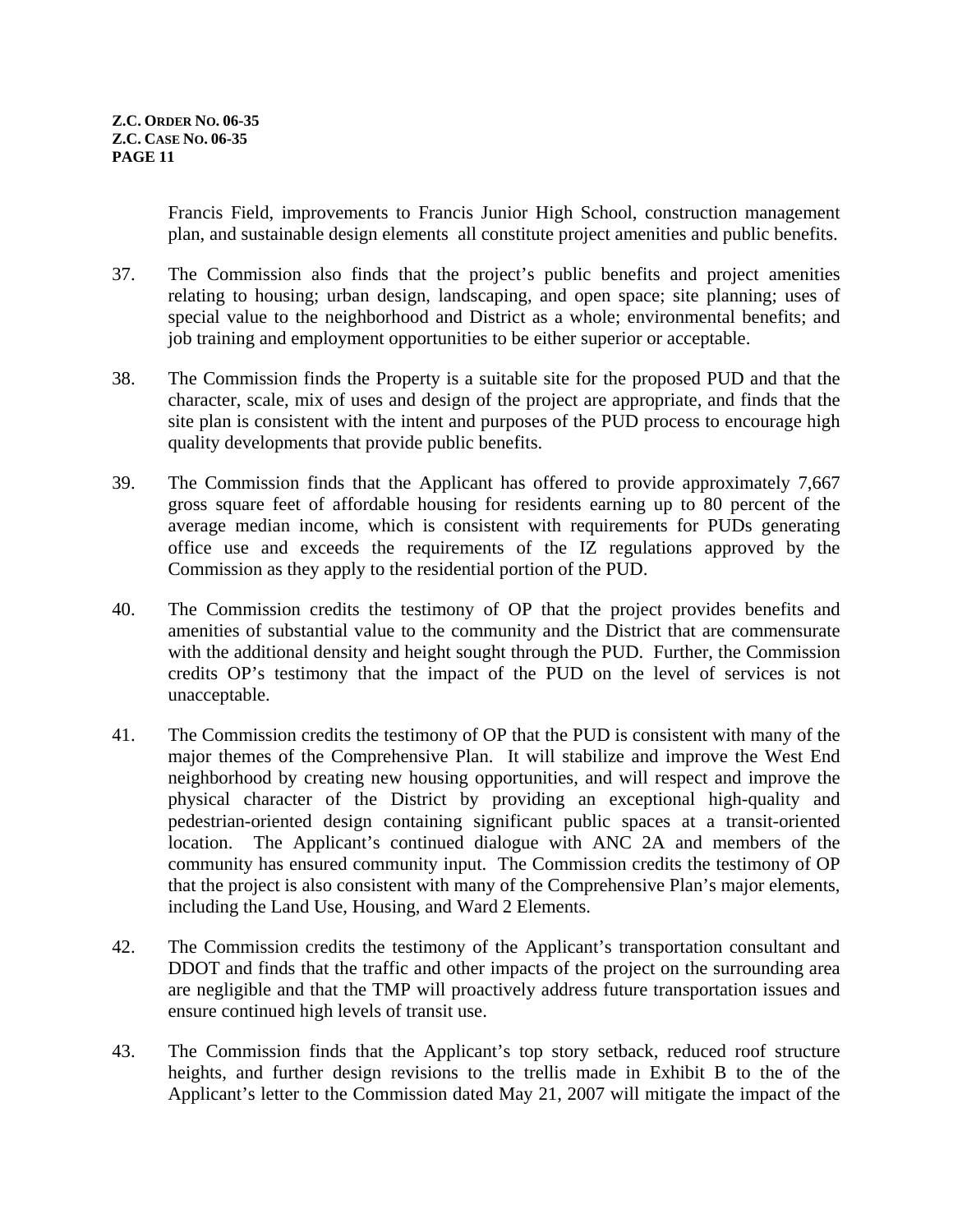additional 10 feet of height requested through this PUD above the matter-of-right development available under IZ.

44. The Commission finds that the Applicant's proposed construction management plan, which, as revised, includes clear terms providing jobsite restrictions, communication between the developer and the community, and a dispute resolution mechanism and a schedule of fines, as well as a system for timely response and resolution of typical construction issues, is a public benefit as a proffer not available under matter-of-right development.

# **CONCLUSIONS OF LAW**

- 1. Pursuant to the Zoning Regulations, the PUD process provides a means for creating a "well-planned development." The objectives of the PUD process are to promote "sound project planning, efficient and economical land utilization, attractive urban design and the provision of desired public spaces and other amenities." (11 DCMR § 2400.1) The overall goal of the PUD process is to permit flexibility of development and other incentives, provided that the PUD project "offers a commendable number or quality of public benefits, and that it protects and advances the public health, safety, welfare, and convenience." (11 DCMR § 2400.2)
- 2. Under the PUD process, the Commission has the authority to consider this Application as a consolidated PUD. (11 DCMR § 2402.5) The Commission may impose development conditions, guidelines, and standards that may exceed or be less than the matter-of-right standards identified for height, density, lot occupancy, parking and loading, yards, or courts. The Commission may also approve uses that are permitted as special exceptions and would otherwise require approval by the BZA. (11 DCMR § 2405)
- 3. The development of the project will implement the purposes of Chapter 24 of the Zoning Regulations to encourage well-planned developments that will offer a variety of building types with more attractive and efficient overall planning and design and that would not be available under matter-of-right development.
- 4. The Application meets the minimum area requirements of § 2401.1 of the Zoning Regulations.
- 5. The Application meets the contiguity requirements of § 2401.3.
- 6. The PUD is within the applicable height and density standards of the Zoning Regulations. The proposed height and density will not cause a significant adverse effect on any nearby properties, is consistent with the height and density of surrounding properties, and is appropriate given the location within walking distance of two Metrorail stations. The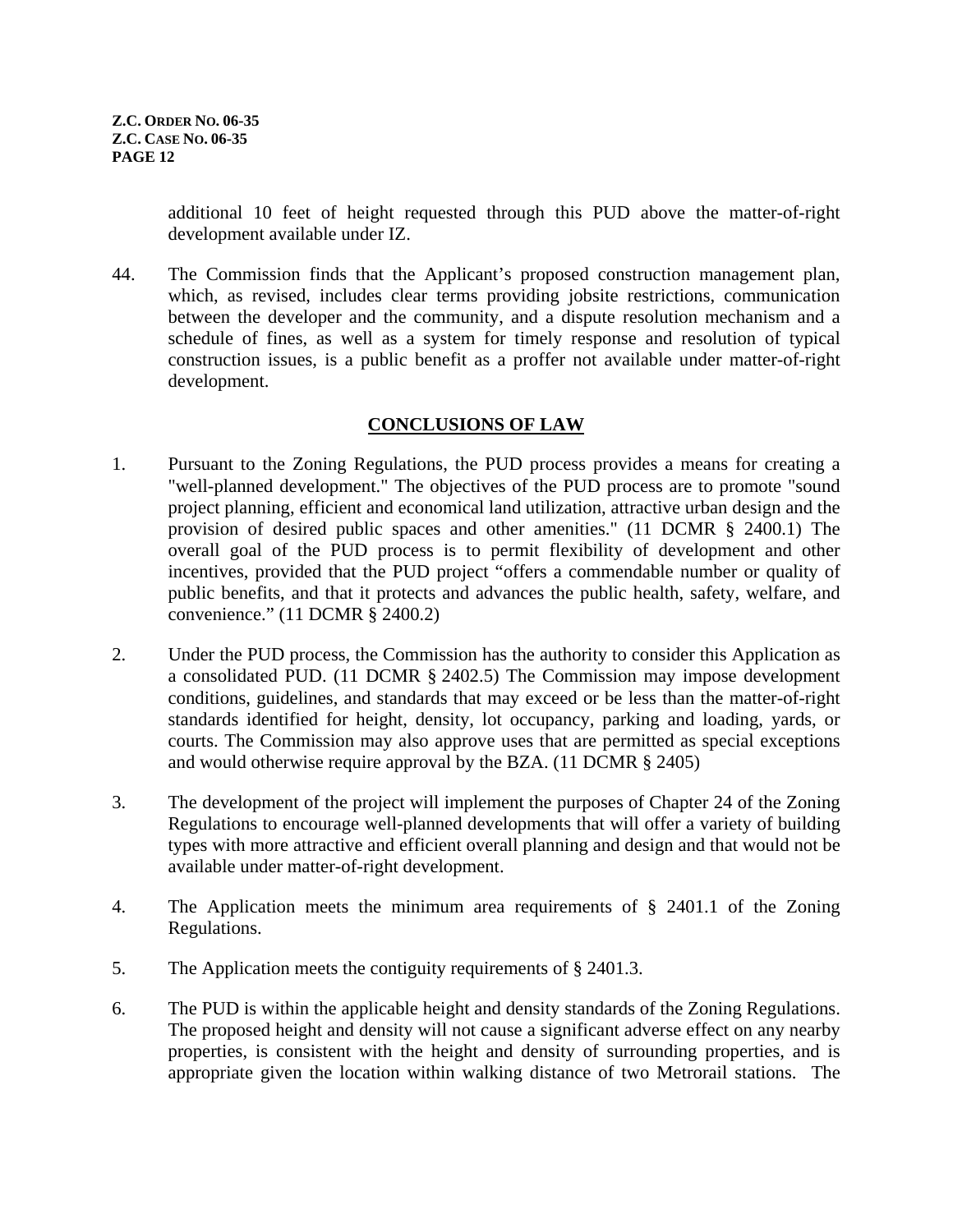<span id="page-12-0"></span>mix of residential and commercial uses is appropriate for the site, which is located in the high-density mixed-use West End neighborhood.

- 7. The impact of the project on the surrounding area is not unacceptable. As demonstrated in the traffic study submitted by the Applicant, the project will not cause adverse traffic impacts and the Property is located in close proximity to mass transit.
- 8. The Application can be approved with conditions to ensure that any potential adverse effects on the surrounding area from the project will be mitigated.
- 9. The Application seeks an increase in height and density as permitted under the PUD guidelines. The Application also seeks flexibility from the building control, rear and side yards, court, parking, loading, and roof structure requirements[.](#page-12-0) The benefits and amenities provided by the project, particularly the conversion of office space to housing, the superior design of the buildings, the sustainable design features, the construction management plan, and the contributions toward public neighborhood facilities and institutions, are all reasonable trade-offs for the requested development flexibility.
- 10. Approval of the PUD is not inconsistent with the Comprehensive Plan, including the current designation of the Property as part of the Mixed-Use High-Density Residential/Medium-Density Commercial Land Use category. The PUD is also consistent with and fosters the goals and policies stated in the elements of the Comprehensive Plan. The project is consistent with the following major themes of the Comprehensive Plan: stabilizing the District's neighborhoods, respecting and improving the physical character of the District, and preserving and ensuring community input. The project is also consistent with many major elements of the Comprehensive Plan, including the Land Use, Housing, and Urban Design elements, as well as the goals and policies of the Ward 2 Element, especially the objective to assist in the completion of residential development in the West End.
- 11. The Commission is required under D.C. Official Code § 1-309.10(d)(3)(A) (2001) to give "great weight" to the issues and concerns of the affected ANC. As is reflected in the Findings of Fact, ANC 2A testified in support of approving the application. The Commission agrees with the ANC that this project should be approved.
- 12. The PUD will promote orderly development of the Property in conformance with the District of Columbia zone plan as embodied in the Zoning Regulations and Map of the District of Columbia.
- 13. The Application is subject to compliance with D.C. Law 2-38, the Human Rights Act of 1977.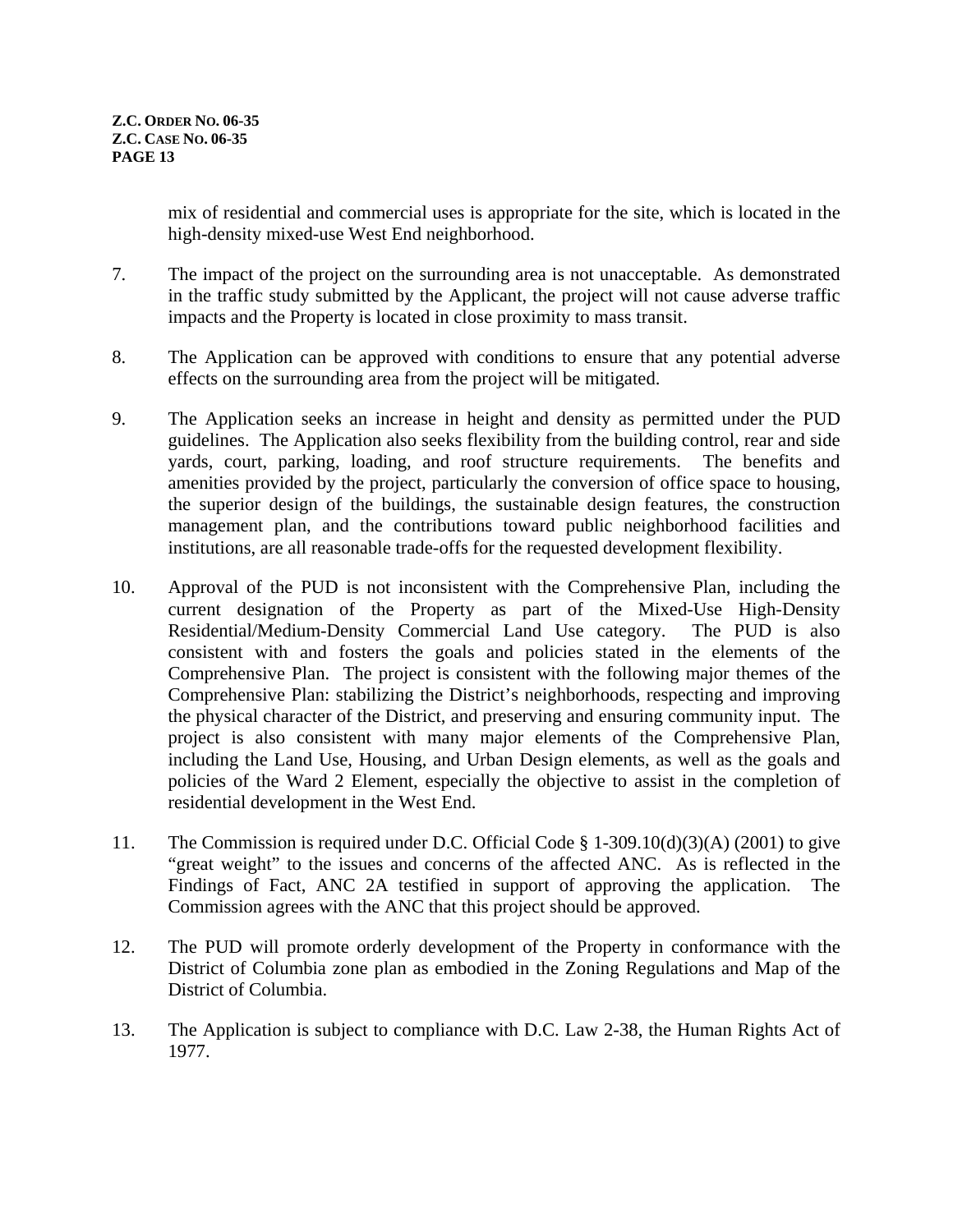#### **DECISION**

In consideration of the Findings of Fact and Conclusions of Law contained in this Order, the Zoning Commission for the District of Columbia orders **APPROVAL** of the application for a consolidated review and approval of a planned unit development for property consisting of Square 24, Lots 109 and 883 (the **"**Property"). This approval is subject to the following guidelines, conditions, and standards, the satisfaction of which is the joint and several responsibility of the owner of the subject property and the Applicant, except where only the Applicant is referenced:

- 1. This PUD shall be developed in accordance with the plans prepared by Shalom Baranes Associates marked as Exhibits 27, 31, and 40 in the record, as modified by guidelines, conditions, and standards herein and as further revised by Exhibit B to the Applicant's Letter dated May 21, 2007 (Exhibit No. 45).
- 2. The project shall be developed as a mixed-use development and constructed to maximum density of 6.2 FAR. The height of the buildings shall measure 110 feet. The total lot percentage of the project shall not exceed 70 percent.
- 3. Approximately 323,380 square feet of gross floor area shall be devoted to residential use, resulting in approximately 275 to 295 units in the Project.
- 4. Approximately 143,333 square feet of gross floor area shall be devoted to office use.
- 5. Of the residential gross floor area for the project, a minimum of approximately 7,667 gross square feet, which represents 25 percent of the proposed increase in office spaces of 30,668 square feet, shall be devoted to affordable housing for residents with an income that is no greater than 80 percent of the area median income. The required affordable housing shall be distributed evenly throughout the lower half of the residential building, and shall reflect the overall unit mix of the building.
- <span id="page-13-0"></span>6. The project shall include parking as shown on the plans. The project shall make available at least two parking spaces for car-sharing purposes in the residential garage. The project shall also include at least 30 bicycle spaces in the residential garage and 12 bicycle parking spaces in the office garage.
- 7. The project shall provide off-street loading consistent with the approved plans. For the Residential Building loading dock: (i) move-ins and move-outs shall be done through the building loading dock; (ii) loading dock operation shall be scheduled between the hours of 7:00 a.m. to 7:00 p.m.; and (iii) building move-ins and move-outs shall be scheduled with building management in advance for three-hour blocks of time, with one move-in scheduled per three-hour block. No more than one simultaneous operation shall be permitted.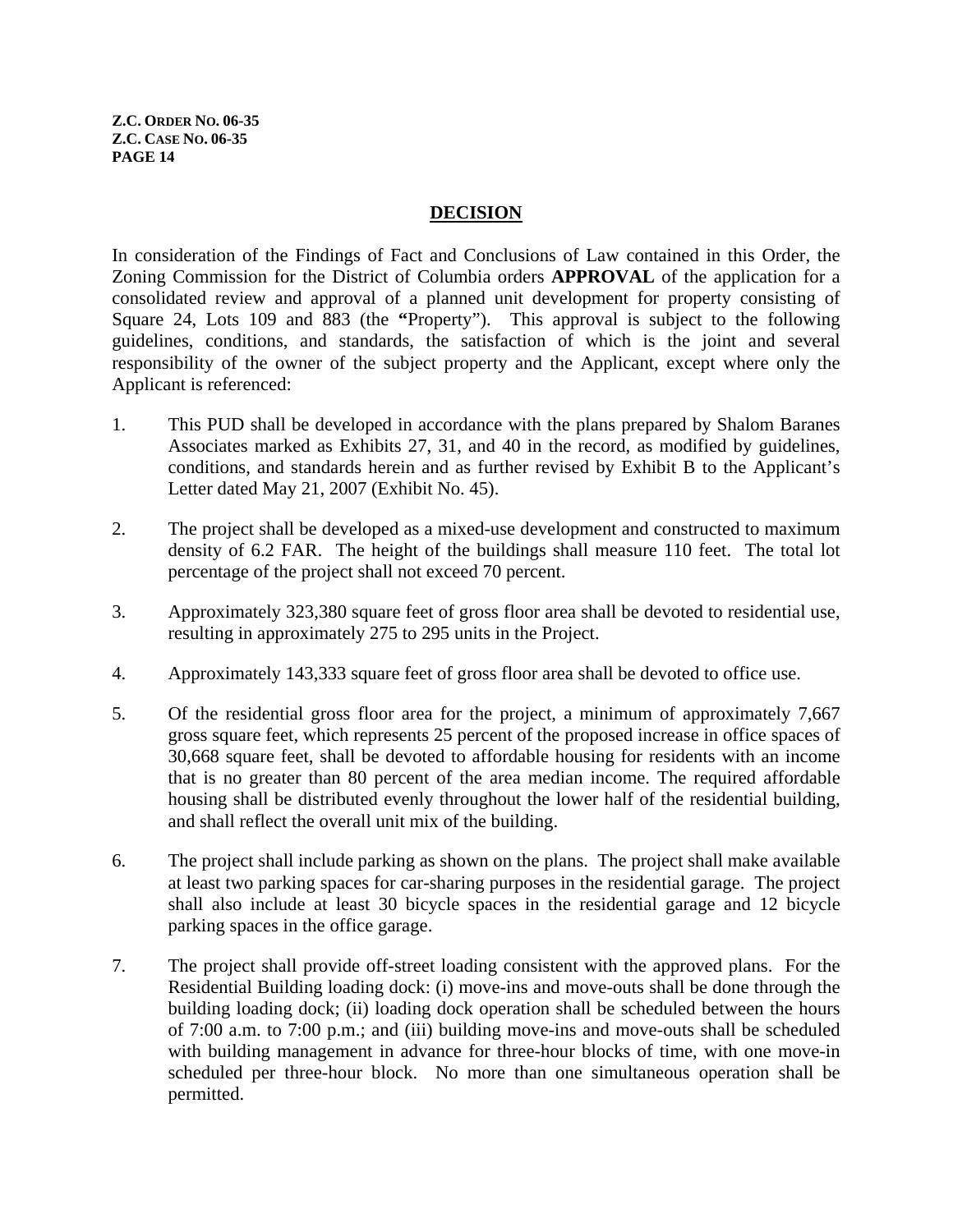- 8. The project shall comply with the transportation management plan ("TMP") included with the final Traffic Impact Analysis dated March 5, 2007 and marked as Exhibit 27 in the record. In addition to the carsharing and bicycle parking spaces detailed in Condition [6](#page-13-0) of this Order, the TMP shall include the following components.
	- a. All new residents, upon move-in, shall receive a complimentary WMATA SmarTrip card (or its functional equivalent) with a \$20 balance in order to encourage mass transit;
	- b. An on-site business center shall be provided in the Residential Building;
	- c. A member of the Residential Building's management shall be designated as the individual responsible for coordination and implementation of transportation demand management measures; and
	- d. Employees in the Office Building shall be provided carpool spaces for registered rideshare groups. These parking spaces will be assigned and conveniently located as an incentive to form carpools. Additionally, a member of the building management for the Office Building shall be designated as the individual responsible for coordination and implementation of the carpool incentive program.
- 9. The project shall include the low-impact development features specified in Exhibit 32 of the record, including the following features:
	- a. Provision of a green roof on the residential component, as shown on the plans marked as Exhibits 27 and 31 in the record.
	- b. Sustainable strategies which will achieve the equivalent of a minimum score of 20 points for the residential component and 16 points for the office component under U.S. Green Building Council's LEED for New Construction, version 2.2. For purposes of this Condition, "office component" and "residential component" shall incorporate all shared components of the Project.
- 10. No certificate of occupancy for any building approved by this Order shall be issued until the following amenities have been provided:
	- a. Francis Junior High School: contribution of computer equipment, library improvements, air conditioners, software, and signage to Francis Junior High School consistent with the Memorandum of Understanding included as Exhibit 25 of the record, valued at \$150,000.
	- b. Francis Field: contribution of design, materials, and labor for improvements to Francis Field to (1) prepare a landscape plan for Francis Field that includes the addition of trees, park lighting, furniture, trash receptacles, and a drinking fountain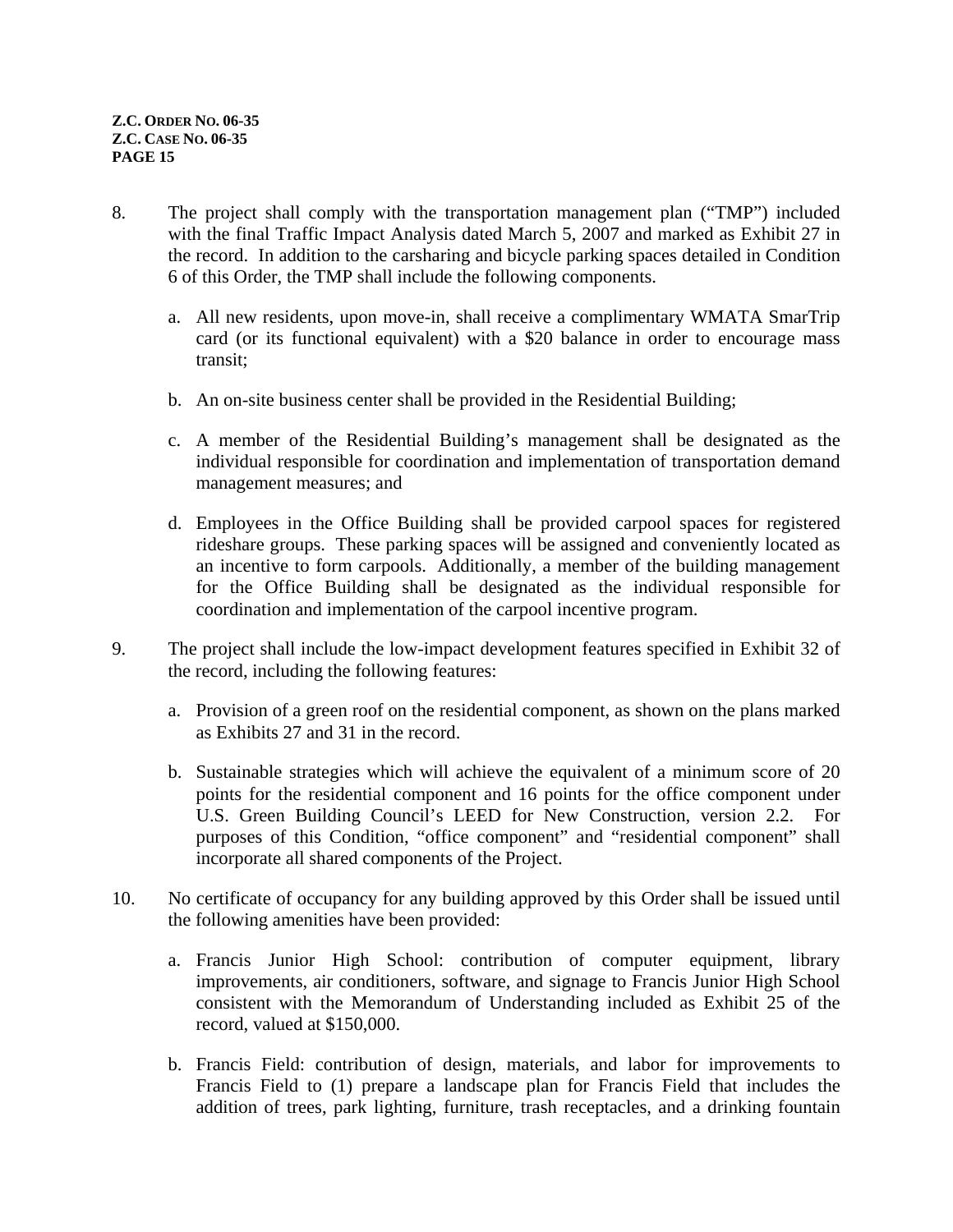and (2) following approval by DPR, install the improvements, consistent with the Memorandum of Understanding included with Exhibit 40 of the record, valued at \$150,000.

- c. The landscape and streetscape improvements to 25th Street, N.W., in accordance with the plans marked as Exhibits 27, 31, and 40 of the record. These improvements shall include, subject to approval by the appropriate District agency or agencies, the removal of the existing chain-link fence along the west side of  $25<sup>th</sup>$  Street N.W. and replacement with an ornamental metal fence.
- 11. The Applicant shall abide by the terms of the Development and Construction Management Plan included with Exhibit 45 of the record.
- 12. The Applicant shall have flexibility with the design of the PUD in the following areas:
	- a. To vary the exterior design, signage, and landscaping in accordance with the final plans reviewed by the Commission of Fine Arts.
	- b. To vary the location and design of all interior components, including partitions, structural slabs, doors, hallways, columns, stairways, mechanical rooms, elevators, and toilet rooms, provided that the variations do not change the exterior configuration or appearance of the structures.
	- c. To vary final selection of the exterior materials within the color ranges and materials types as proposed based on availability at the time of construction.
	- d. To make minor refinements to exterior details and dimensions, including balcony enclosures, belts, courses, sills, bases, cornices, railings, and trim, or any other changes to comply with Construction Codes or that are otherwise necessary to obtain a final building permit.
	- e. To make alterations to the parking garage design, which need not conform to the parking garage requirements of the Zoning Regulations regarding aisle width and parking space width, provided that the office parking garage contains approximately 112 spaces and the residential parking garage contains approximately 249 spaces, which requirement may be satisfied with any combination of handicapped, full, compact, tandem, tandem compact, and valet spaces.
- 13. The Applicant shall enter into a Memorandum of Understanding with the Department of Small and Local Business Opportunity Commission.
- 14. The Applicant shall enter into a First Source Employment Agreement with the Department of Employment Services.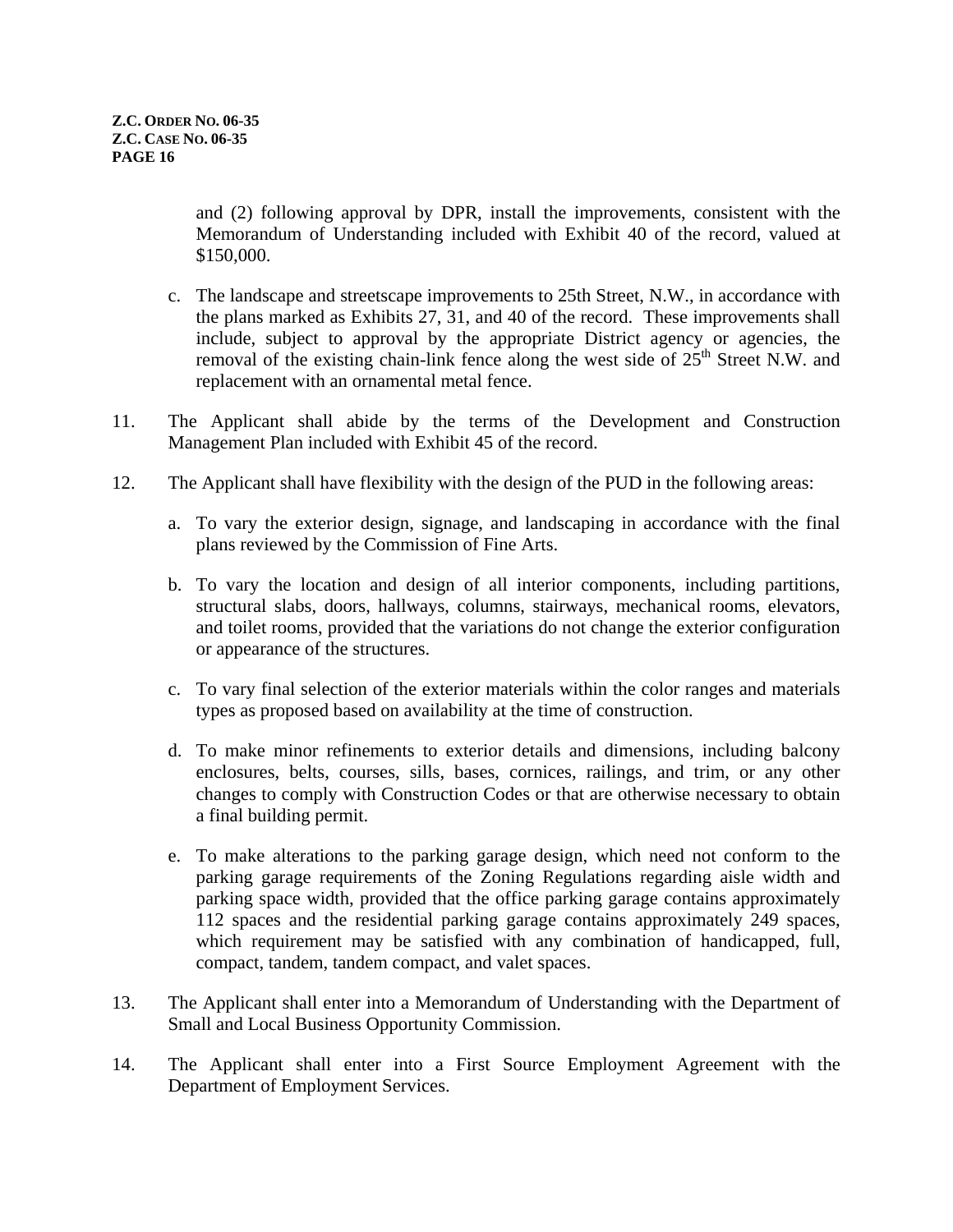- 15. No building permit shall be issued for this PUD until the Applicant has recorded a covenant among the land records of the District of Columbia between the owners, the Applicant, and the District of Columbia that is satisfactory to the Office of the Attorney General and the Zoning Division of the Department of Consumer and Regulatory Affairs. Such covenant shall bind the Owner, the Applicant, and all successors in title to construct on or use the Property in accordance with this Order, including, but not limited to, the affordable housing condition, and any amendment thereof by the Zoning Commission.
- 16. The Office of Zoning shall not release the record of this case to the Zoning Division of DCRA until the Applicant has filed a copy of the covenant with the records of the Zoning Commission.
- <span id="page-16-0"></span>17. The PUD approved by the Commission shall be valid for a period of two (2) years from the effective date of this Order. The Applicant shall have the flexibility to construct the project in two phases: Phase 1 consists of the Residential Building and Phase 2 consists of the Office Building. Within such time, an application must be filed for building permit for Phase 1 as specified in 11 DCMR § 2409.1. Construction shall commence on Phase 1 within three (3) years from the effective date of this Order. The PUD shall vest upon the issuance of a certificate of occupancy for Phase 1.
- 18. The Applicant and Owner are required to comply fully with the provisions of the Human Rights Act of 1977, D.C. Law 2-38, as amended, and this order is conditioned upon full compliance with those provisions. In accordance with the D.C. Human Rights Act of 1977, as amended, D.C. Official Code section 2-1401.01, et seq. ("Act"). The District of Columbia does not discriminate on the basis of actual or perceived: race, color, religion, national origin, sex, age, marital status, sexual orientation, familial status, family responsibilities, matriculation, political affiliation, disability, source of income or place of residence or business. Sexual harassment is a form of sex discrimination, which is also prohibited by the Act. In addition, harassment based on any of the above protected categories is also prohibited by the Act. Discrimination in violation of the Act will not be tolerated. Violators will be subject to disciplinary action. The failure or refusal of the Applicant to comply shall furnish grounds for the denial or, if issued, revocation of any building permits or certificates of occupancy issued pursuant to this Order.

On May 14, 2007, the Zoning Commission **APPROVED** the Application by a vote of 4-0-1 (Anthony J. Hood, Gregory N. Jeffries, Michael G. Turnbull, and John G. Parsons to approve; Carol J. Mitten not having participated, not voting).

This Order was **ADOPTED** by the Zoning Commission at its public meeting on July 9, 2007 by a vote of 4-0-1 (Gregory N. Jeffries, John G. Parsons, Anthony J. Hood, and Michael G. Turnbull to approve; Carol J. Mitten not having participated, not voting).